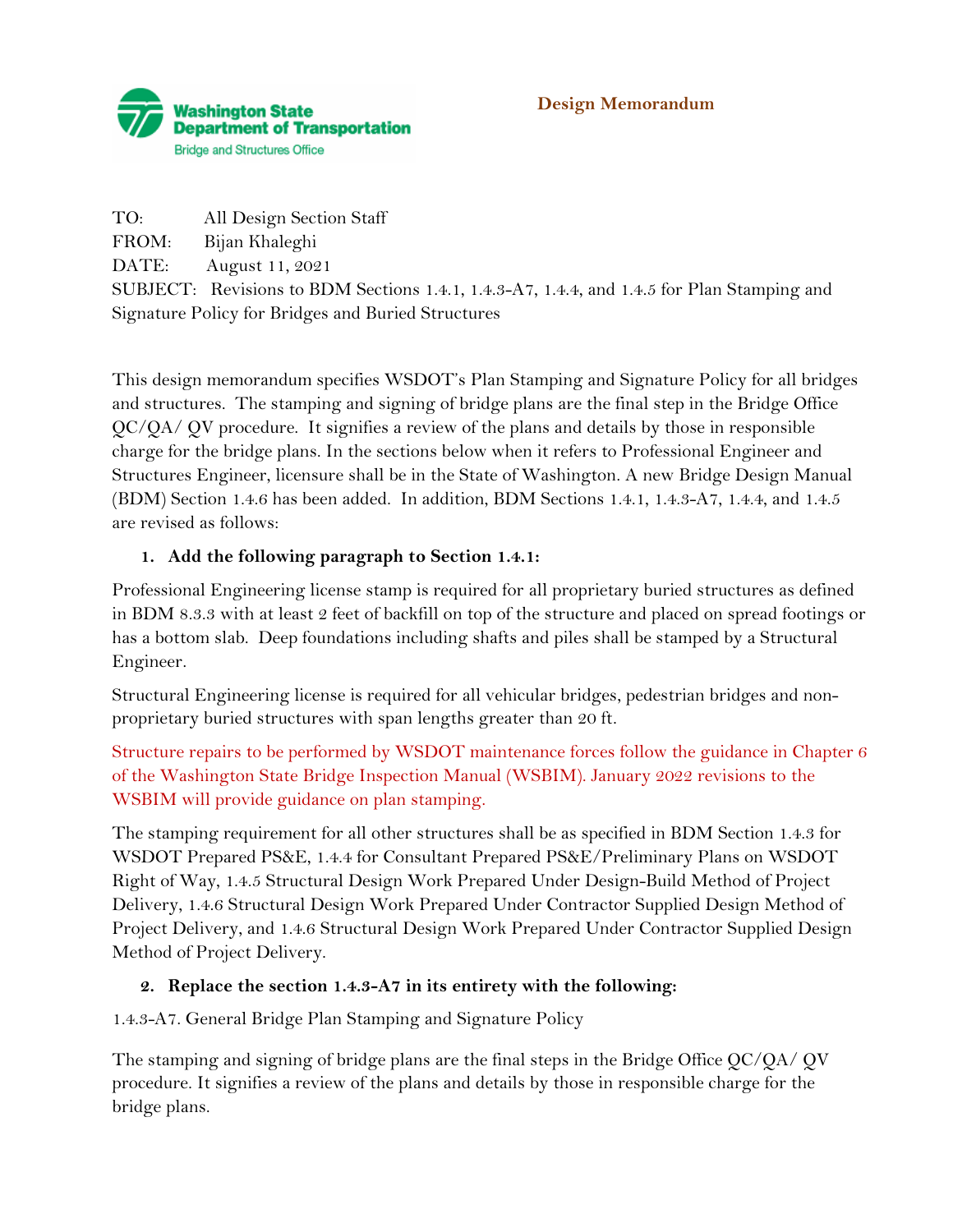For all contract plans prepared by a licensed Professional Engineer or Structural Engineer, the Design Unit Manager and the licensed Engineer co-stamp and sign each contract plan sheet, except for architectural details, bar list and the layout sheets.

For contract plans prepared by a designer who is not a licensed Professional Engineer or Structural Engineer, the Design Unit Manager and the State Bridge Design Engineer co-stamp and sign the plans except the bridge layout sheet. Alternatively, Design Unit Manager and the SE Licensed Engineer supervising the design work (if applicable) could co-stamp and sign the plans.

The Layout sheet for Bridges, Buried Structures, Non-Standard Retaining Walls and Noise Barrier Walls, Sign Structures, Seismic Retrofits, Expansion Joint and Bearing Modifications, Traffic Barrier and Rail Retrofits, and other special projects, shall be sealed and signed by the State Bridge Design Engineer. The layout sheets for bridge paving projects, and for bridge repairs could be sealed and signed by the project Engineer of Record (EOR) and Design Unit Manager. If the designer is not a licensed Engineer, the layout sheet shall be signed by Design Unit Manager and State Bridge Design Engineer.

All plan sheets shall be signed electronically using the Certification Sheet process established by WSDOT HQ Design Office, providing a locked PDF plan set for Advertisement.

The revised BDM Section 1.4 is attached

# **3. Add the following paragraph to Section 1.4.4:**

The Consultant Prepared PS&E/Preliminary Plans on WSDOT Right of Way shall follow the General Bridge Plan Stamping and Signature Policy of BDM Section 1.4.1.

# **4. Add the following paragraph to Section 1.4.5:**

The Structural Design Work Prepared Under Design-Build Method of Project delivery shall follow the plan stamping and signature policy of RFP Section 2.13.

# **Background**

The purpose of this memorandum is to clarify signing and stamping requirement for bridges, buried structures, bridge repairs and other structures.

If you have any questions regarding this policy memorandum, please contact Michael.Rosa@wsdot.wa.gov at (360) 705-7156 or Bijan Khaleghi [Bijan.Khaleghi@wsdot.wa.gov](about:blank) at (360) 705-7181.

cc: Patrick Glassford, Construction Office – 47354 Craig Boone, Bridge and Structures – 47340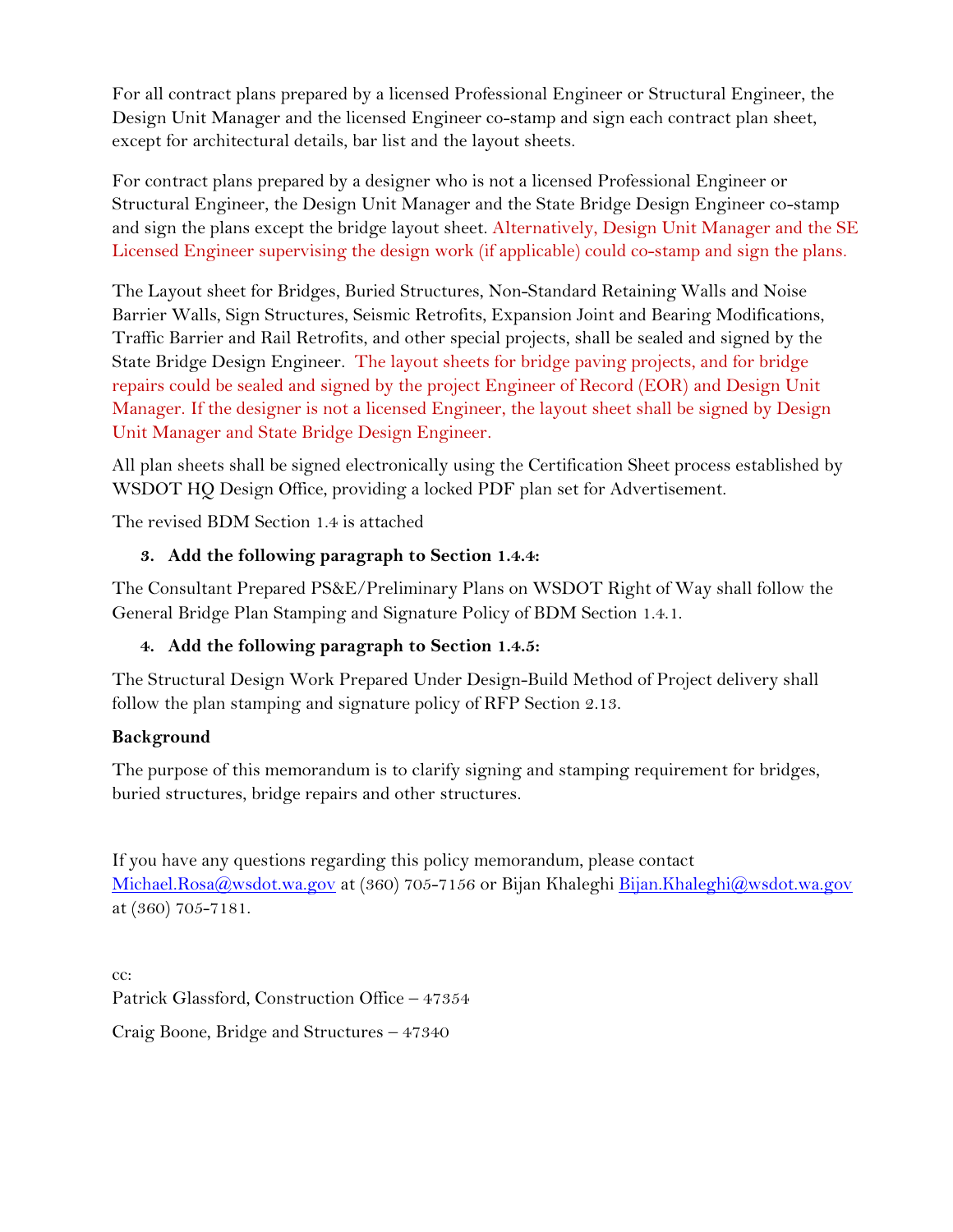# **1.4 Quality Control/Quality Assurance/Quality Verification (QC/QA/QV) Procedures**

- 1.4.1 General
- 1.4.2 WSDOT Prepared Bridge (or Structure) Preliminary Plans
- 1.4.3 WSDOT Prepared PS&E
- 1.4.4 Consultant Prepared PS&E/Preliminary Plans on WSDOT Right of Way
- 1.4.5 Structural Design Work Prepared Under Design-Build Method of Project Delivery

1.4.6 Structural Design Work Prepared Under Contractor Supplied Design Method of **Project Delivery** 

#### *1.4.1* General

The purpose of the QC/QA/QV procedure is to improve the quality of the structural designs and plans. The key element to the success of this process is effective communication between all parties. The objectives of the QC/QA/QV procedure are to:

- Design structures that improve public safety and meet state regulations.
- Design structures which meet the requirements of the *Bridge Design Manual* M 23-50,AASHTO LRFD *Bridge Specifications*, current structural engineering and architectural practices, and geometric criteria provided by the Region.
- Create contract documents that meet the customer's needs, schedule, budget, andconstruction staging requirements.
- Maximize plan quality.
- Produce an organized and indexed set of design calculations with the criteria andassumptions included in the front after the index.
- Minimize structural and architectural design costs.

The goals are listed in order of importance. If there is a conflict between goals, the moreimportant goal takes precedence.

The Design Unit Supervisor determines project assignments and the QC/QA/QV process to be used in preparation of the structural design. The intent of the QC/QA/QV process is to facilitate plan production efficiency and costeffectiveness while assuring the structuralintegrity of the design and to maximize the quality of the structural contract documents.

Professional Engineering, PE license stamp is acceptable for proprietary buried structures made of either precast concrete, metal, or composites, with at least 2 feet of backfill on top of the structure and placed either on spread footings or supported by the structure's own integral floor/bottom slab system. The stamping requirement for all other structures shall be as specified in BDM Section 1.4.3 for WSDOT Prepared PS&E, 1.4.4 for Consultant Prepared PS&E/Preliminary Plans on WSDOT Right of Way,1.4.5 for Structural Design Work Prepared Under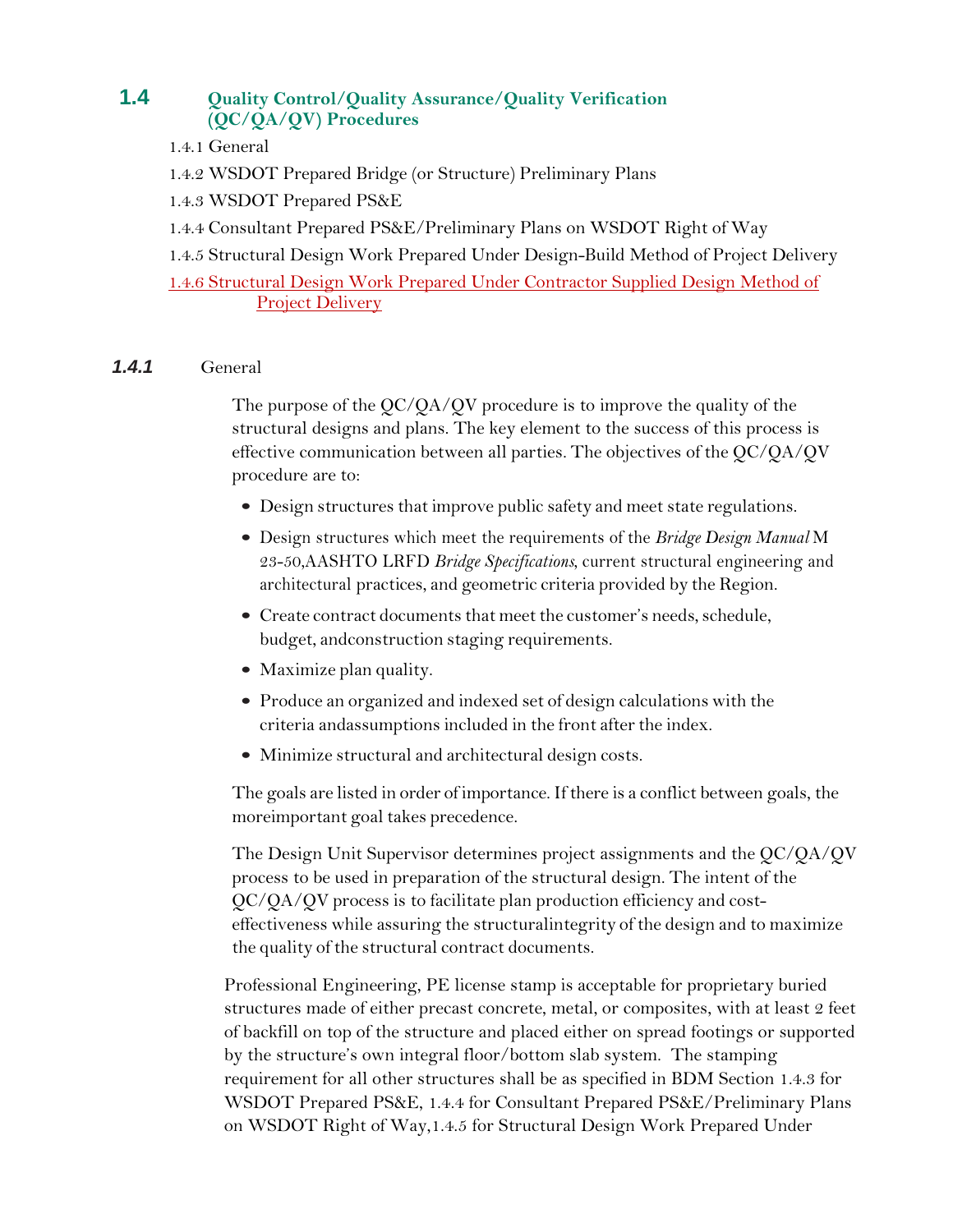Design-Build Method of Project Delivery

*1.4.2* WSDOT Prepared Bridge (or Structure) Preliminary Plans

# **A. Description of Terms**

Quality Control (QC)

- A thorough and detail-oriented check of the engineering content of the Preliminary Plans is performed. A set of check prints is created and retained for QC documentation.
- Alignment, profile, super-elevation rates, vertical clearances, and geometry data shown on the Preliminary Plans are checked. Geometry checks may be performed by a Structural Detailer, using the appropriate CADD software.
- A set of check prints is created and retained for QC documentation.
- The job file shall be reviewed for key design decisions, and any hydraulic, geotechnical or environmental complications, etc.
- Confirm that the current design guidelines (BDM, AASHTO) and current WSDOT Bridge Office Design Policies have been followed.
- Particular attention shall be paid to documentation regarding justification for structure type selection.
- The QC task is traditionally carried out by the Preliminary Plan Checker of Record

QualityAssurance (QA)

- A review of the Preliminary Plans is performed, based on knowledge, experience and judgment.
- Verification that the QC process has been properly followed. Verify the existence of the QC check prints.
- Confirm that the current WSDOT Bridge Office Policies and overall Preliminary Plan protocols have been followed.
- Responsibility for the QA task belongs with the Bridge Projects Unit Supervisor.

QualityVerification (QV)

- Confirm that the QA process has been properly followed.
- A review of the Preliminary Plans is performed, based on knowledge, experience and judgment (this may also add QA value).
- The QV task is traditionally carried out by the State Bridge Design Engineer.

The QC/QA/QV procedures may vary depending on the type and complexity of the Preliminary Plan being created, and the experience level of the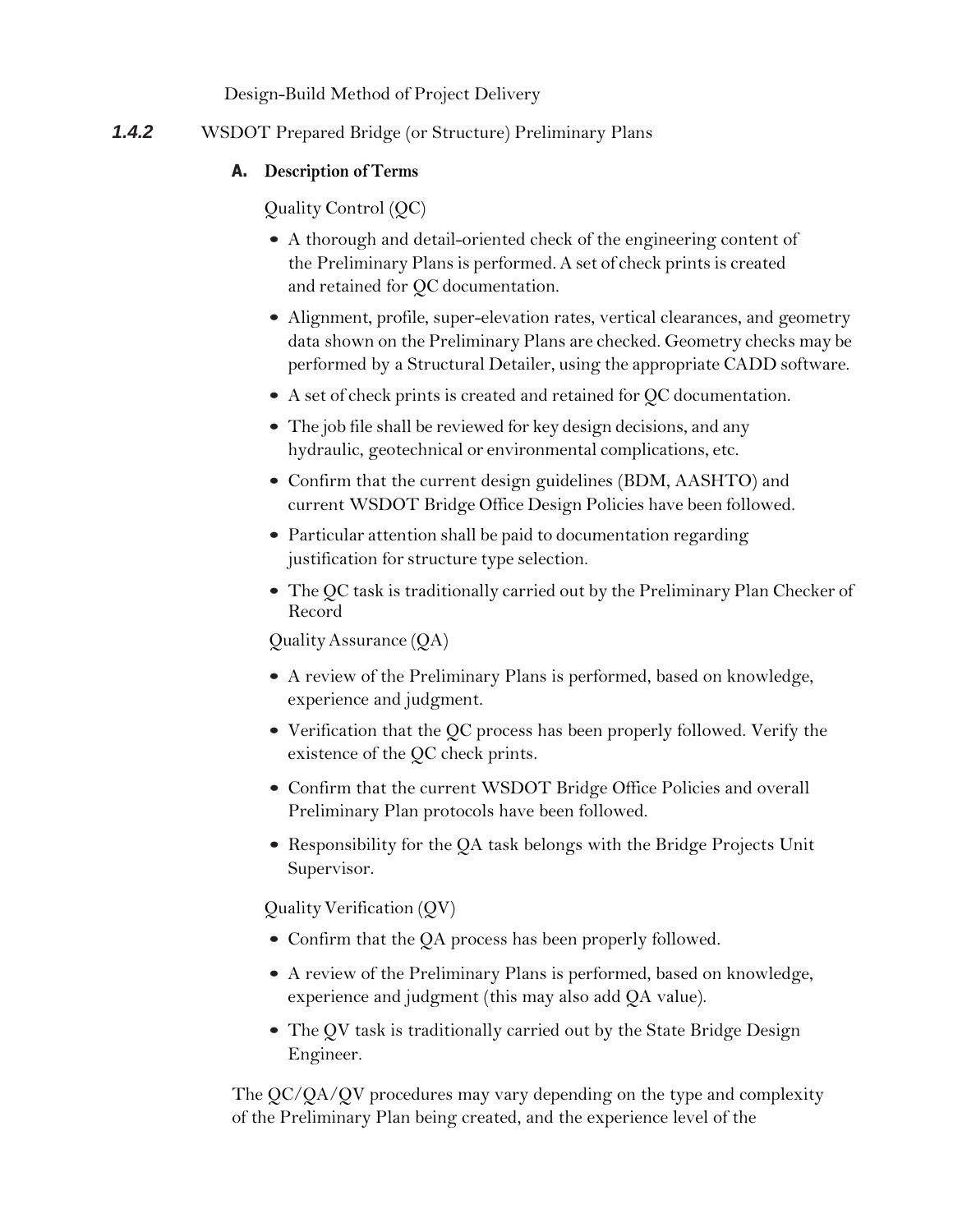Engineers involved. More supervision, review, and checking may be required when the Engineers are less experienced.

### *1.4.3* WSDOT Prepared PS&E

- **A. Plans, Calculations and Quantities Prepared by WSDOT Bridge and StructuresOffice**
	- **1. Description of Terms**

Quality Control (QC)

- A thorough and detail-oriented check of the engineering content of theplans is performed. A set of check prints is created and retained for QCdocumentation.
- The Designer's calculations are also checked. A set of check calculationsis created and retained for documentation.
- The QC task is traditionally carried out by the Checker of Record.

QualityAssurance (QA)

- A review of the plans is performed, based on knowledge, experienceand judgment. A set of check prints is created and retained for QA documentation.
- The Designer's calculations are reviewed, based on knowledge, experienceand judgment. Spot-checks may be included. Independent calculations are not typically produced.
- Verification that the QC process has been properly followed. Verify theexistence of QC Check Prints and Check Calculations.
- Confirm that the current design guidelines (BDM, AASHTO) and currentWSDOT Bridge Office Design Policies have been followed.
- The QA task is traditionally carried out by the Design Unit Supervisor.

Quality Verification  $(QV)$ 

- Confirm that the QA process has been properly followed. Verify the existenceof QA Check Prints.
- A review of the plans is performed, based on knowledge, experience andjudgment (this may also add QA value).
- The QV task is traditionally carried out by the State Bridge Design Engineer.

The QC/QA/QV procedures may vary depending on the type and complexityof the structure being designed, and the experience level of the design team members. More supervision, review, and checking may be required when thedesign team members are less experienced.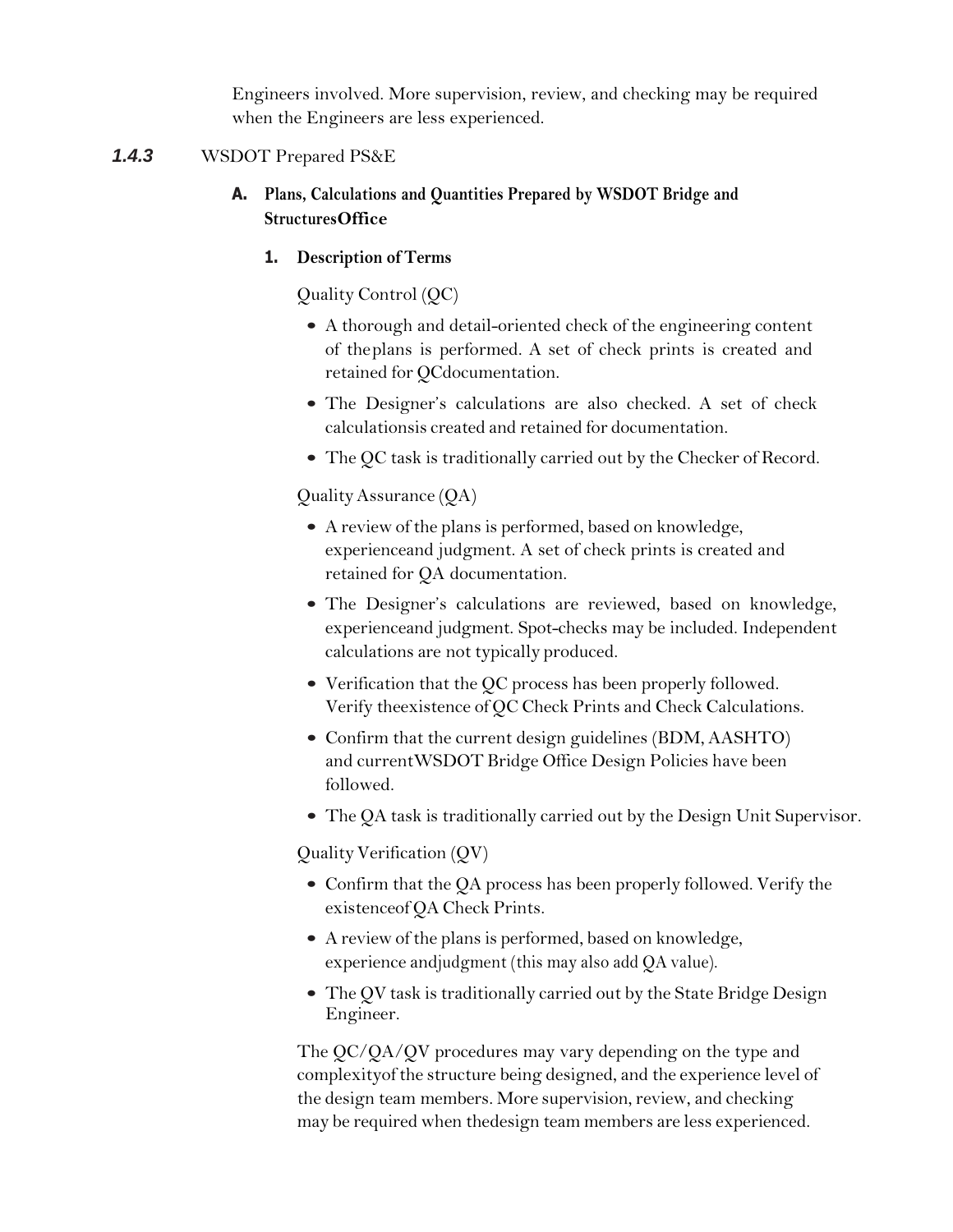### **2. Designer Responsibility**

The Designer is responsible for the engineering content of the contract plansheets, including structural analysis, completeness and correctness.

Upon completion of the QC/QA/QV process, the Designer shall prepare the QC/QA/QV Checklist and obtain signatures/initials as required. This applies to all projects regardless of type or importance (bridges, retaining walls and noise barrier walls, overhead sign structures, bridge deck overlays, traffic barriers, etc.). Refer to Appendix 1.4-A1.

## **3. Checker Responsibility**

The Checker is responsible to the Design Unit Manager for Quality Control of the structural design, which includes checking the design, plans, calculations and quantities to assure accuracy and constructability. The Design Unit Manager works with the Checker to establish the level of checking required. The checking procedure for assuring the quality of the design will vary from project to project. Following are some general checking guidelines:

## i. **Job File**

Scan the job file for unconventional or project specific items relating to geometrics, hydraulics, geotechnical, environmental, etc.

## ii. **Design Calculations**

The design calculations may be checked by either of two methods:

Design calculations may be checked with a line-by-line review and initialing by the Checker. If it is more efficient, the Checker may choose to perform his/her own independent calculations.

Iterative design methods may be best checked by review of the Designer's calculations, while standard and straight-forward designs may be most efficiently checked with independent calculations. The Designer and Checker calculations shall both be retained for archiving.

Revision of design calculations, if required, is the responsibility of the Designer.

## iii. **Structural Plans**

The Checker's plan review comments are recorded on a set of check prints, including details and bar lists, and returned to the Designer for consideration. These check prints are a vital part of the checking process,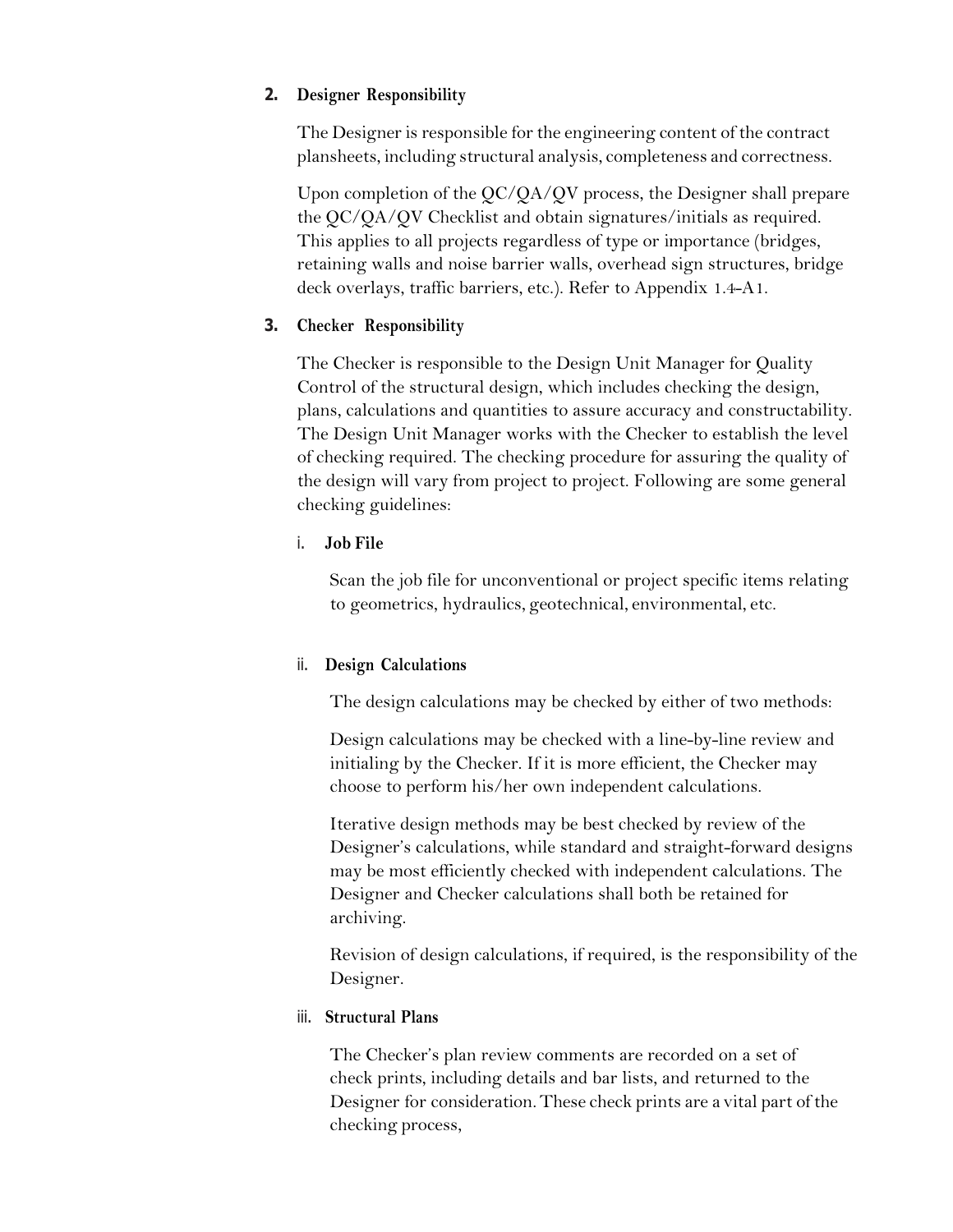and shall be preserved. If the Checker's comments are not incorporated, the Designer should provide justification for not doing so. If there is a difference of opinion that cannot be resolved between the Designer and Checker,

the Design Unit Manager shall resolve any issues. Check prints shall be submitted to the Design Unit Manager at the time of 100 percent PS&E turn-in.

If assigned by the Design Unit Manager, a structural detailer shall perform a complete check of the geometry using CADD or hand calculations.

Revision of plans, ifrequired, is the responsibility of the designer.

#### iv. **Quantities and Barlist**

The Checker shall provide an independent set of quantity calculations. These together with the Designer's quantity calculations shall be placed in the job file.

Resolution of differences between the Designer and Checker shall be completed before the Bridge PS&E submittal. See Section 12.2.2 for procedures and requirements. The Checker shall also check the barlist.

#### **4. Specialist/Bridge and Structures Architect Responsibility**

Specialist reviews are typically cursory in nature, are not intended to fulfill the role of the Checker and should be considered as Quality Assurance (QA). Specialists shall perform reviews and initial the Project Turn-In QC/QA/QV Worksheet of BDM Appendix 1.5-A1 at the 100 percent completion stage of certain projects including:

- **Bearing and Expansion Joint Specialist** All expansion joint or bearing rehabilitation projects. All new bridges with modular expansion joints, unique strip seal joints (high skew, raised steel sliding plates at sidewalk, traffic islands, etc.), and bearings other than conventional elastomeric pads.
- **Concrete Specialist** All post-tensioned super and substructures, and complex prestressed girder superstructures (long spans, large skews, tapered girders, etc.). All structures utilizing mass concrete, self-consolidating concrete (SCC), shotcrete or Grade 80 reinforcement.
- **Steel Specialist** All new and retrofit steel superstructure projects or projects involving significant or complex welding.
- **Substructure/Seismic Specialist** All drilled shaft foundations, and any foundations involving Concrete Filled Structural Tube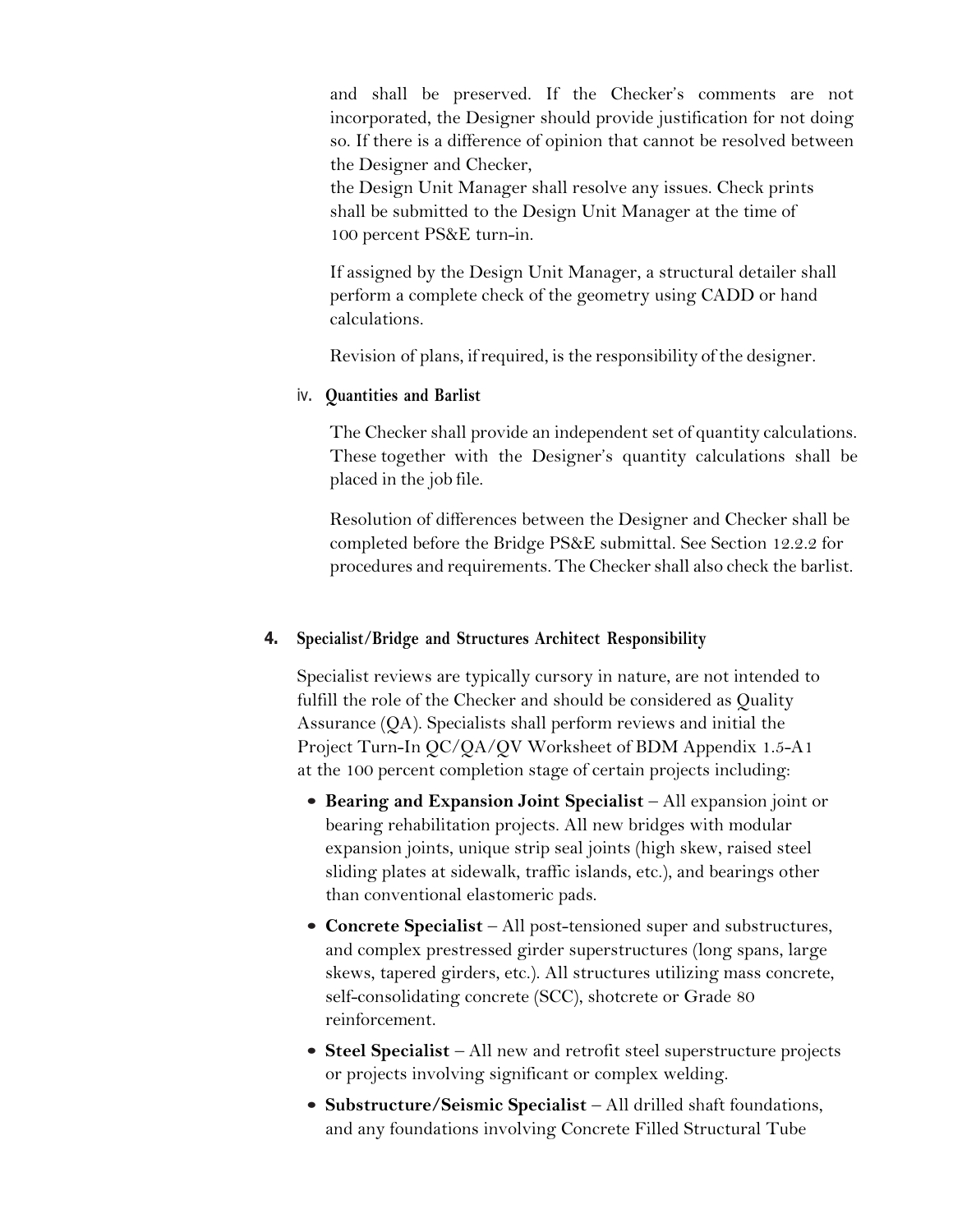(CFST) or Reinforced Concrete Filled Structural Tube (RCFST) technology. All retrofit projects, and new bridges with complex seismic design requirements.

• **State Bridge and Structures Architect** – Responsible for review and approval of all Bridge & Structure projects for appropriate application of the Context Sensitive Design process and related architectural design. The Architect's involvement shall include, but not be limited to, TS&L studies, Preliminary Plans, and PS&E design-level plans.

### **5. Design Unit Supervisor Responsibility**

The Design Unit Supervisor is responsible to the Bridge Design Engineer for Quality Assurance (QA) of the structural design, which includes reviewing the design, plans and specifications for consistency and constructability. The DesignUnit Supervisor shall review the plans for the following:

Review the Design

Criteria.Design Criteria

- Seismic design methodology, acceleration coefficient ("a" value), and any seismic analysis assumptions.
- Foundation report recommendations, selection of alternates.
- Deviations from AASHTO, this manual and proper consideration of any applicable Design Memorandums. Review constructability issues. Are there any problems unique to the project?

The Design Unit Supervisor shall also review the following:

- Overall review of sheet  $#1$ , the bridge layout for:
	- 1. Consistency especially for multiple bridge project
	- 2. Missing Information
- Review footing layout for conformance to Bridge Plan and for adequacy of information given. Generally, the field personnel shall be given enough information to "layout" the footings in the field without referring to any
- other sheets. Plan details shall be clear, precise, and dimensions tied to base references, such as a survey line or defined centerline of bridge. Any special circumstances regarding excavation quantities (structure exc. vs. roadway exc. delineation) shall also be detailed.
- Review the sequence of the plan sheets. The plan sheets should adhere to the following order: layout, footing layout, substructure, superstructure elements, miscellaneous details, barriers, railings,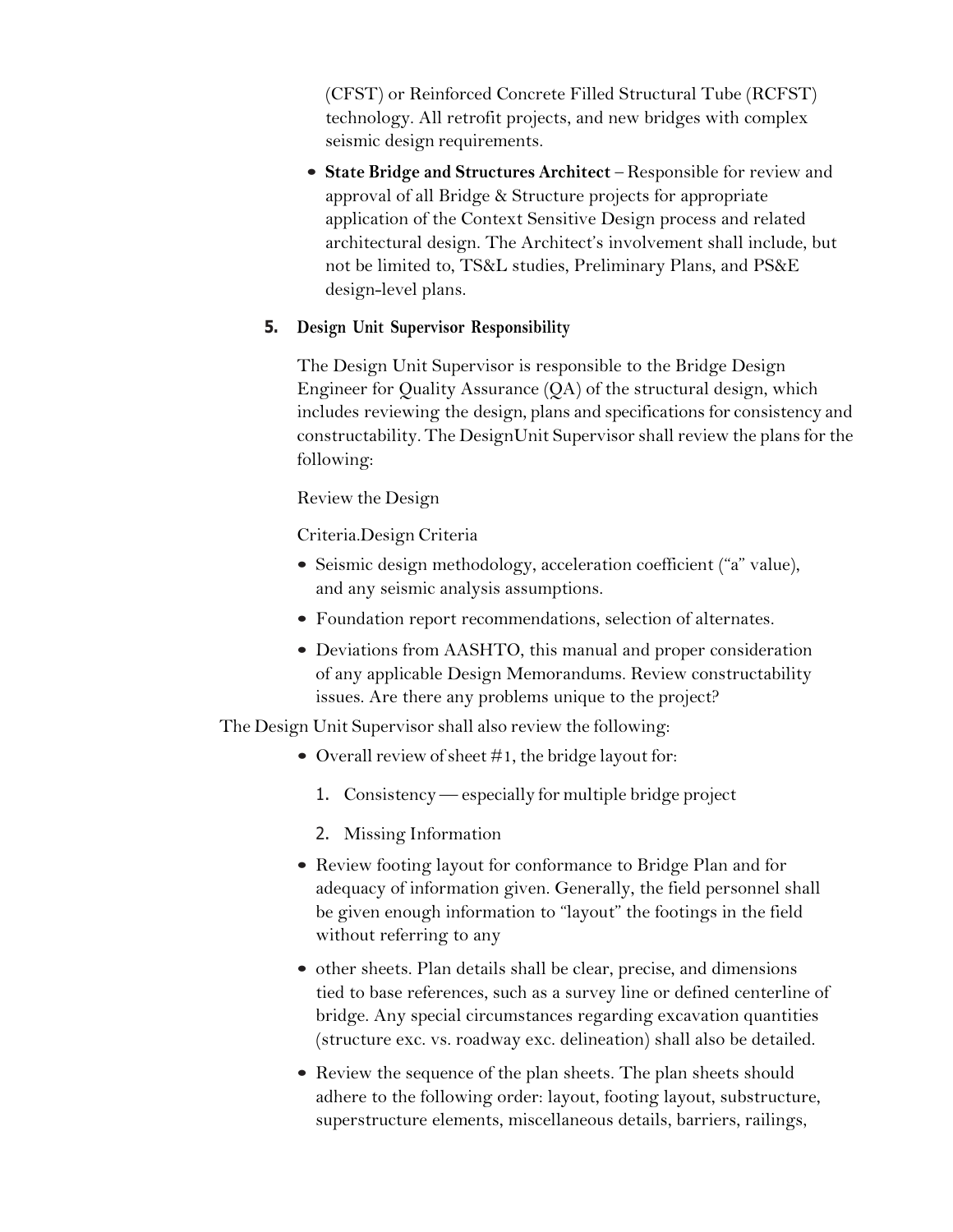bridge approach slab, and barlist. Also check for appropriateness of the titles.

• Review overall dimensions and elevations, spot check for compatibility. For example, check compatibility between superstructures and substructure. Also spot check bar marks. Use common sense and experience to review structural dimensions and reinforcement for structural adequacy. When in doubt, question the Designer and Checker.

### **6. State Bridge Design Engineer's Responsibilities**

The State Bridge Design Engineer is responsible for Quality Verification (QV) of the structural design process, and acts as the coach, mentor, and facilitator for the WSDOT QC/QA/QV Bridge Design process. The following summarizes the key responsibilities of the State Bridge Design Engineer related to QC/QA/QV.

- The State Bridge Design Engineer shall perform a structural/constructability review of the plans. This is a Quality Verification (QV) function as well as meeting the "responsible charge" requirements of state laws relating to Professional Engineers.
- Review unique project special provisions and *Standard Specifications*

## **7. General Bridge Plan Stamping and Signature Policy**

The stamping and signing of bridge plans are the final step in the Bridge QC/QA/ QV procedure. It signifies a review of the plans and details by those in responsible charge for the bridge plans.

The revised bridge and structures plan stamping, and signature policy requires at least one licensed Structural Engineer, SE stamp and sign each contract plan sheet except for architectural detail sheets, bar list, and as specified herein:

- A. Structural Engineering license, SE is required for all vehicular and pedestrian bridges with span lengths greater than 20 ft
- B. Structural Engineering license, SE is required for non-proprietary buried structures with span lengths greater than 20 ft that are designed by the WSDOT Bridge Office or Consultants.
- C. Structural Engineering, SE license is required for the foundation elements of proprietary buried structures placed on pile or shaft foundation. The non-foundation elements may be stamped by a Professional Engineer
- D. Structure repairs to be performed by WSDOT maintenance forces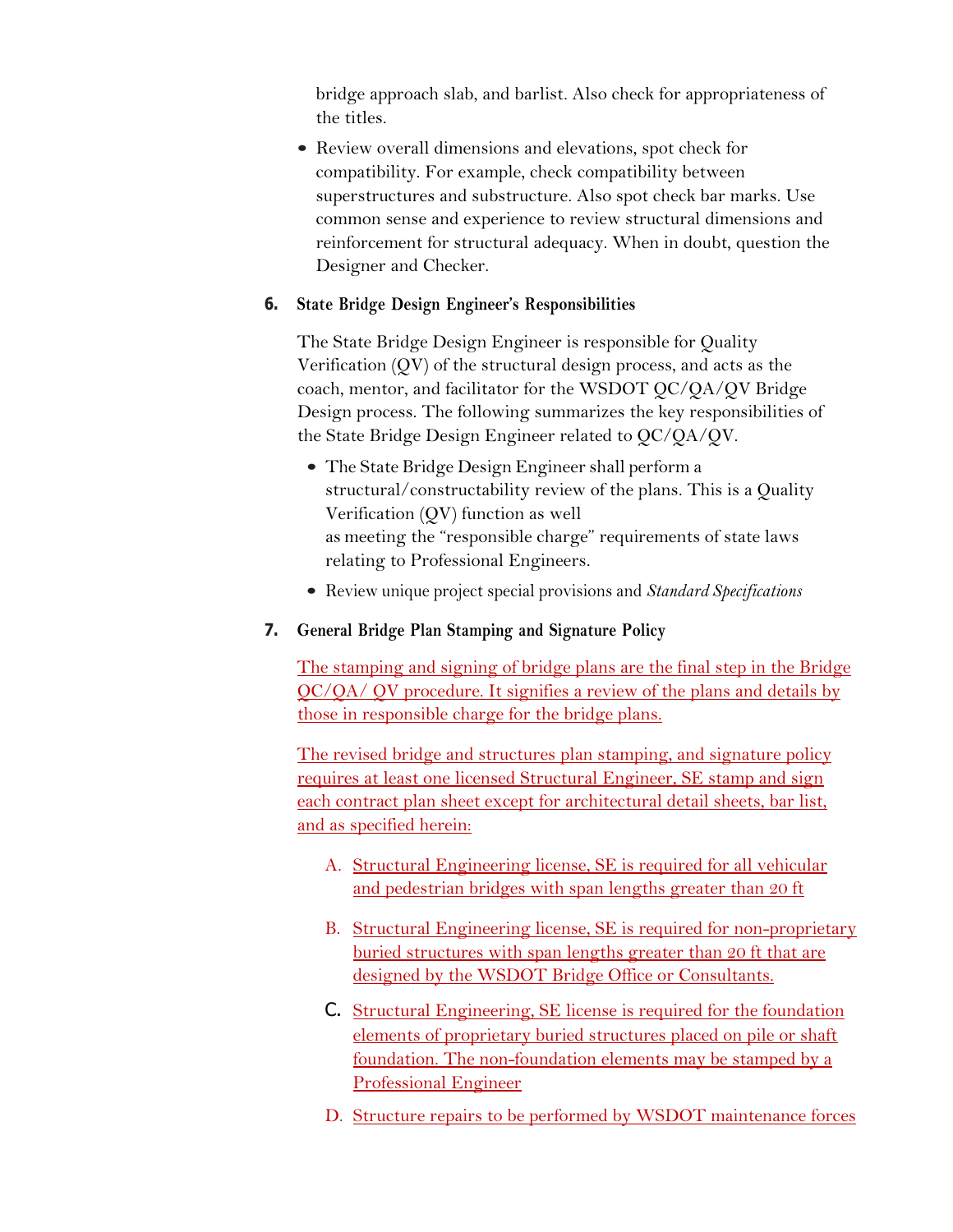follow the guidance in Chapter 6 of the Washington State Bridge Inspection Manual (WSBIM). January 2022 revisions to the WSBIM will provide guidance on plan stamping.

For contract plans prepared by a licensed Civil or Structural Engineer, the Design Unit Manager and the licensed Civil or Structural Engineer co-stamp and sign the plans, except the bridge layout sheet. The bridge layout sheet is stamped and signed by the State Bridge Design Engineer.

As an exception to the requirements above, the State Bridge and Structures Engineer reserves the right to stamp and sign any plan sheet, while in conformance with and meeting the legal requirements of RCW 18.43.020.

For contract plans prepared by a designer who is not a licensed Civil or Structural Engineer, the Design Unit Manager and the State Bridge Design Engineer co-stamp and sign the plans except the bridge layout sheet. Alternatively, Design Unit Manager and the S.E. Licensed Engineer supervising the design work (if applicable) could co-stampand sign the plans.The bridge layout sheet is stamped and signed by the State Bridge Design Engineer.

For Non-Standard Retaining Walls and Noise Barrier Walls, Sign Structures, Seismic Retrofits, Expansion Joint and Bearing Modifications, Traffic Barrier and Rail Retrofits, and other special projects, the Design Unit Supervisor with either the licensed designer or the State Bridge Design Engineer (if the designer is not licensed) co-seal and sign the plans except for the layout sheet. The layout sheets for these plans are sealed and signed by the State Bridge Design Engineer.

Hard copy plans shall be signed in blue ink. The process outlined above applies also to the application of the digital signatures for stamping and signing of plans using authorized software.

The stamping and signing of bridge plans is the final step in the Bridge QC/QA/QVprocedure.

It signifies a review of the plans and details by those in responsible charge forthe bridge plans. At least one Licensed Structural Engineer shall stamp and signeach contract plan sheet (except for architectural detail sheets and the bar list).Structural Engineering license is required for all bridges and buried structures with span lengths greater than 20 ft.

For contract plans prepared by a licensed Civil or Structural Engineer, the Design Unit Manager and the licensed Civil or Structural Engineer costamp and sign theplans, except the bridge layout sheet. The bridge layout sheet is stamped and signed by the State Bridge Design Engineer.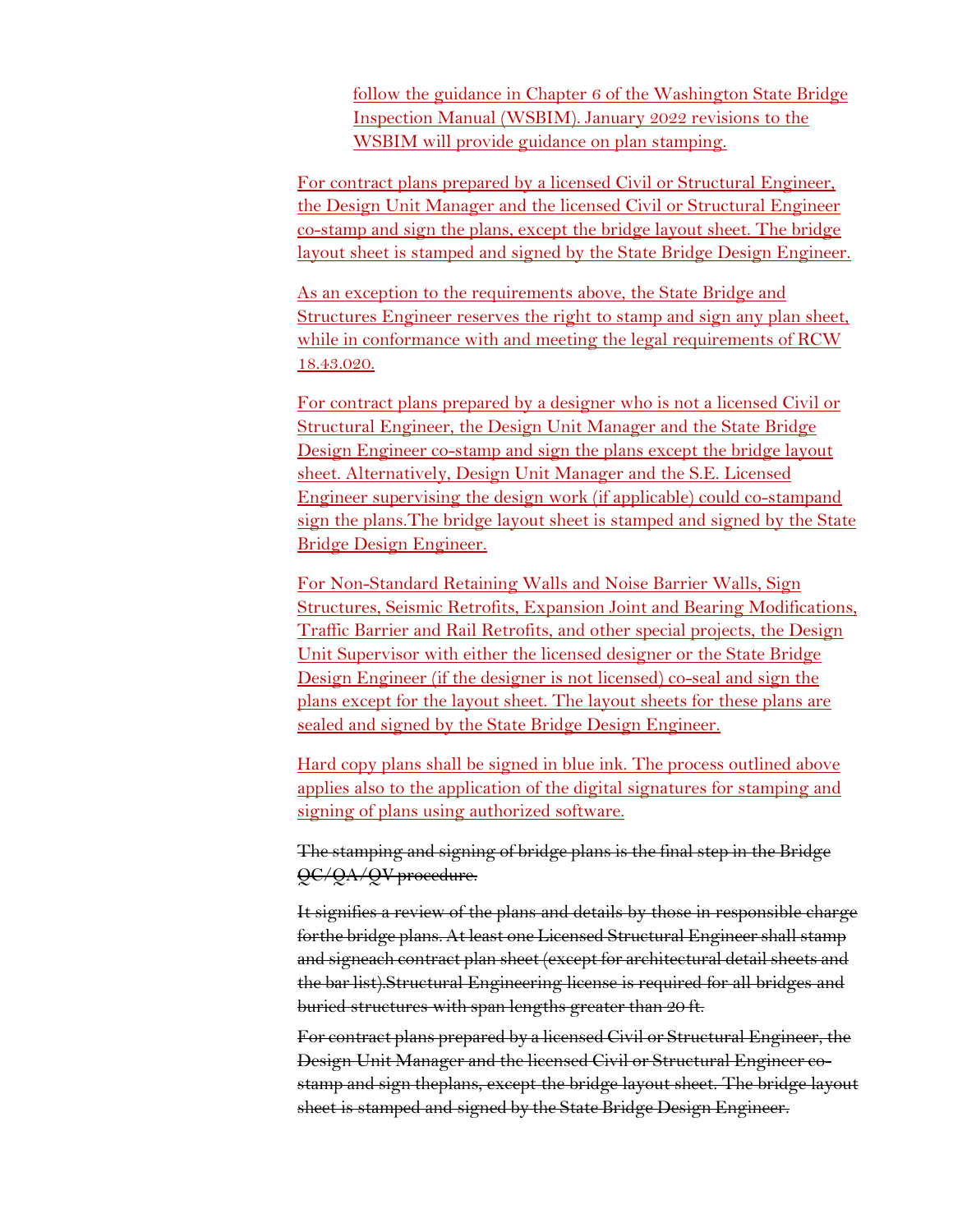For contract plans prepared by a designer who is not a licensed Civil or StructuralEngineer, the Design Unit Manager and the State Bridge Design Engineer co- stamp and sign the plans except the bridge layout sheet. The bridge layout sheet is stamped and signed by the State Bridge Design Engineer.

For Non-Standard Retaining Walls and Noise Barrier Walls, Sign Structures, Seismic Retrofits, Expansion Joint and Bearing Modifications, Traffic Barrier and Rail Retrofits, and other special projects, the Design Unit Supervisor with either the licensed designer or the State Bridge Design Engineer (if the designer is notlicensed) co-seal and sign the plans except for the layout sheet. The layout sheetsfor these plans are sealed and signed by the State Bridge Design Engineer.

Hard copy plans shall be signed in blue ink.

The process outlined above applies also to the application of the digital signatures for stamping and signing of plans using authorized software.

- **B. Specifications and Estimates (S&E) Prepared by WSDOT Bridge andStructures Office**
	- **1. Description of Terms**

Quality Control (QC)

• A thorough and detail-oriented check of the Specifications Run List is performed. Special Provisions are reviewed for content, and for consistency with the Plans. Fill-in values in the Special Provisions are reviewed

for accuracy.

- Transcription of the Designer-supplied quantities into the Engineers Estimate is checked. Unit bid prices assigned are reviewed.
- Project Duration calculations, and any required project scheduling assumptions are checked for accuracy and consistency.
- A set of QC Review Comments is created, and retained for documentation.
- The QC task is traditionally carried out by the Specification and Estimate Engineer assigned to the Project.

QualityAssurance (QA)

- A review of the Specifications and Estimate is performed, based on knowledge, experience and judgment.
- Consistency with the Plans shall be emphasized.
- Verification that the QC process has been properly followed.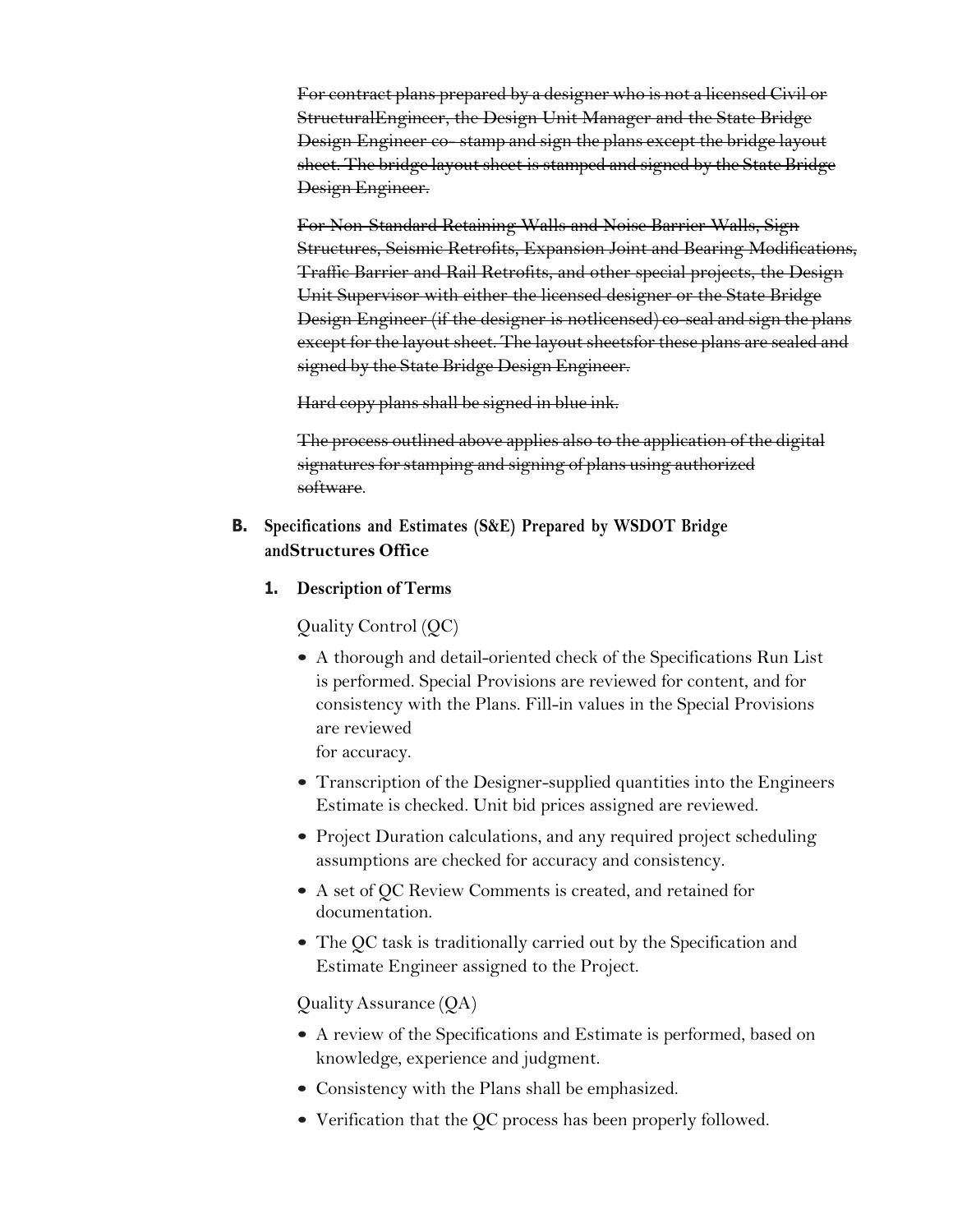Verify the existence of QC Review Comments.

- Confirm that the current WSDOT Bridge Office Policies and overall S&E organization protocols have been followed.
- Responsibility for the QA task belongs with the Bridge Projects Unit Manager.

QualityVerification (QV)

- Confirm that the QA process has been properly followed.
- A review of the Specifications and Estimate is performed, based on knowledge, experience and judgment (this may also add QA value).
- The QV task is traditionally carried out by the State Bridge Design Engineer.

#### **2. General Specification and Estimate Stamping and Signature Policy**

The stamping and signing of the Certified Bridge Specifications and Estimate is the final step in the S&E QC/QA/QV procedure. It signifies a completed review of the Specifications and Estimate by those in responsible charge. The Specifications and Estimate Engineer responsible for S&E for the project shall stamp and sign the Specifications and Estimate Cover Sheet. The Certified Bridge Specifications and Estimate document is sent to the Project Engineer of the Region PE Office responsible for the overall design of the project for the retention in the Project Design File.

The Specifications and Estimate Cover Sheet shall be signed in blue ink.

### *1.4.4* Consultant Prepared PS&E/Preliminary Plans on WSDOT Right of Way

Plans, Quantities and Calculations, or Specifications and Estimates, or Preliminary Plans prepared by consultants shall follow the individual Consultant's own QC/QA procedures. Also, as a minimum, the Consultant's QC/QA procedures shall include the features described above for similar WSDOT prepared work.

Preliminary Plans prepared by consultants shall be reviewed and approved by WSDOT Bridge Office and Regional Engineering Manager (or Project Development Engineer) for the project.

The Consultant Prepared PS&E/Preliminary Plans on WSDOT Right of Way shall follow the General Bridge Plan Stamping and Signature Policy of BDM Section 1.4.3-A7.

WSDOT's role in consultant-prepared engineering work will be Quality Verification only.The Consultant shall be relied upon to provide their own QC/QA effort and oversight.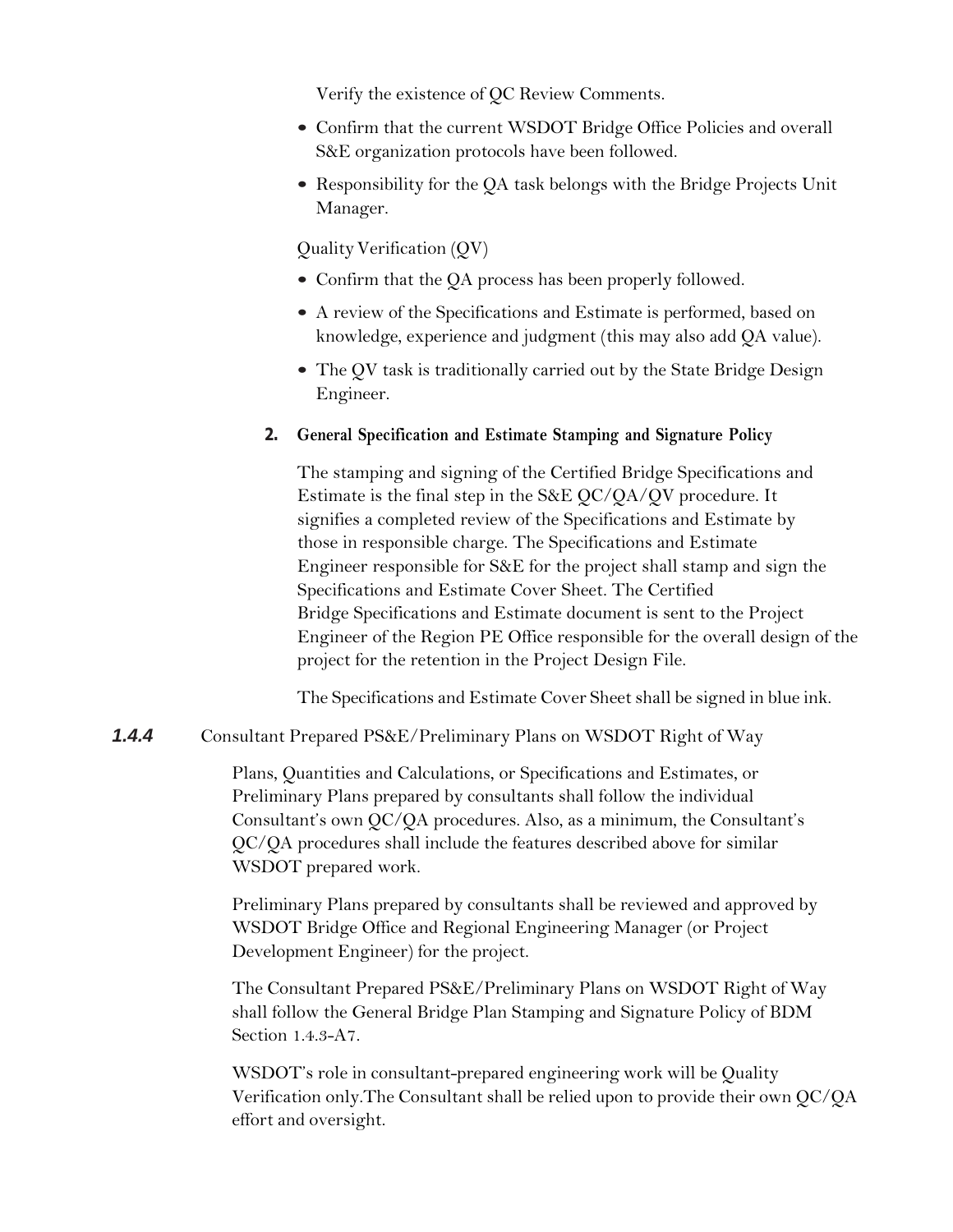WSDOT'S QV task is traditionally carried out by the designated WSDOT Bridge Design Reviewer or Coordinator for the project. The WSDOT Bridge Design Reviewer/Coordinator's QV responsibilities shall include:

- a. Review Consultant's Preliminary Plans. Upon resolution of all review comments, the Preliminary Plan Reviewer shall submit the Preliminary Plans to the Bridge Design Engineer and to the Regional Engineering Manager (or Project Development Engineer) for their review and signature.
- b. Review Consultant's design calculations and plans for completeness and conformance to Bridge Office design practice. The plans shall be checked for constructability, consistency, clarity and compliance. Also, selectively check dimensions and elevations.
- c. At the 100 percent turn-in milestone, verify that the Consultant's own QC/ QA processes have been followed, and, as a minimum, that WSDOT's QC/QA requirements for similar work have been met.
- *1.4.5* Structural Design Work Prepared Under Design-Build Method of Project Delivery

Structural design work prepared by others under a Design-Build contract shall follow the QC/QA procedures outlined in the approved project-specific Quality Management Plan (QMP). As a minimum, the QMP procedures shall include the features described above for similar WSDOT prepared work.

The Structural Design Work Prepared Under Design-Build Method of Project delivery shall follow the General Bridge Plan Stamping and Signature Policy of RFP Section 2.13.

WSDOT's role in Design-Build engineering work will be Quality Verification only. The outside designers shall be relied upon to provide their own QC/QA effort and oversight. WSDOT'S QV task is traditionally carried out by the designated WSDOT Bridge Design Reviewer or Coordinator for the project. The WSDOT Bridge Design Reviewer/Coordinator's QV responsibilities shall include:

- a. Review Design-Build calculations and plans for completeness and conformance to Bridge Office design practice. The plans shall be checked for constructability, consistency, clarity, and compliance. Also, selectively check dimensions and elevations.
- b. At the Release for Construction (RFC) turn-in milestone, verify that the required QC/QA processes have been followed (as outlined above), and, as a minimum, that WSDOT's QC/QA requirements for similar work have been met.
- *1.4.6* Structural Design Work Prepared Under Contractor Supplied Design Method of